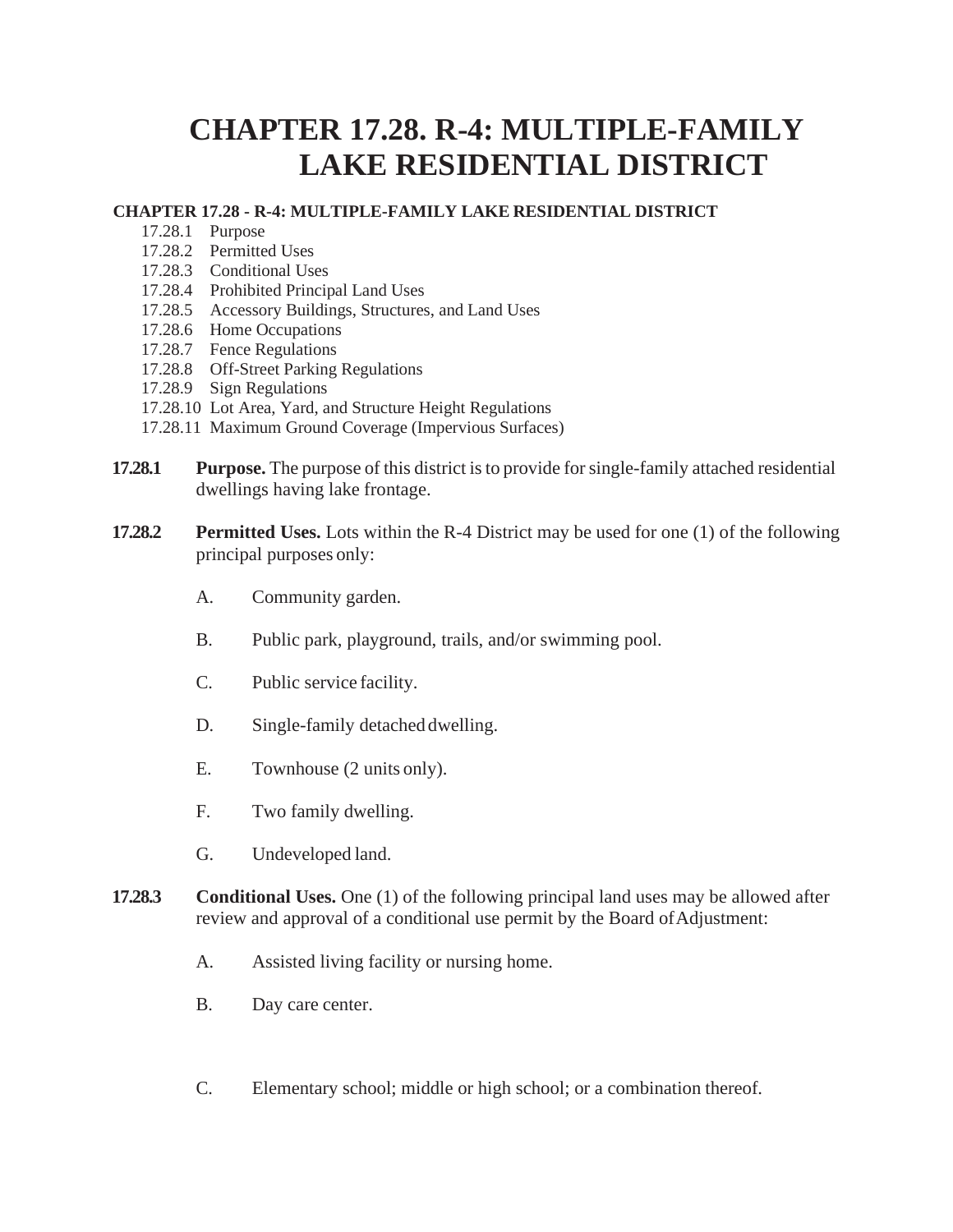- D. Group home.
- E. House of worship.
- F. Library, museum, and/or site of historic/culturalsignificance.
- G. Public utility facility.
- H. Vacation rental by owner (VRBO) in conformance with Chapter 17.68.13.
- **17.28.4 Prohibited Principal Land Uses.** Unless authorized pursuant to Chapter  $17.08.01(A)(1)(a)$ , all other principal land uses which are not specifically listed above as either a Permitted or Conditional Use shall be prohibited in the R-4 District.
- **17.28.5 Accessory Buildings, Structures, and Land Uses.** Accessory buildings, structures, and land uses within the R-4 District shall be regulated in conformance with the provisions of Chapter 17.68.01.
- **17.28.6 Home Occupations.** Home occupations with the R-4 District shall be regulated in conformance with the provisions of Chapter17.68.03.
- **17.28.7 Fence Regulations.** Fences within the R-4 District shall be regulated in conformance with the provisions of Chapter 17.68.02.
- **17.28.8 Off-Street Parking Regulations.** Off-Street parking within the R-4 District shall be regulated in conformance with the provisions of Chapter 17.68.09.
- **17.28.9 Sign Regulations.** Signs within the R-4 District shall be regulated in conformance with the provisions of Chapter 17.68.08.
- **17.28.10 Lot Area, Yard, and Structure Height Regulations.** The maximum height and minimum lot area, width, and setback requirements within the R-4 District shall be as follows: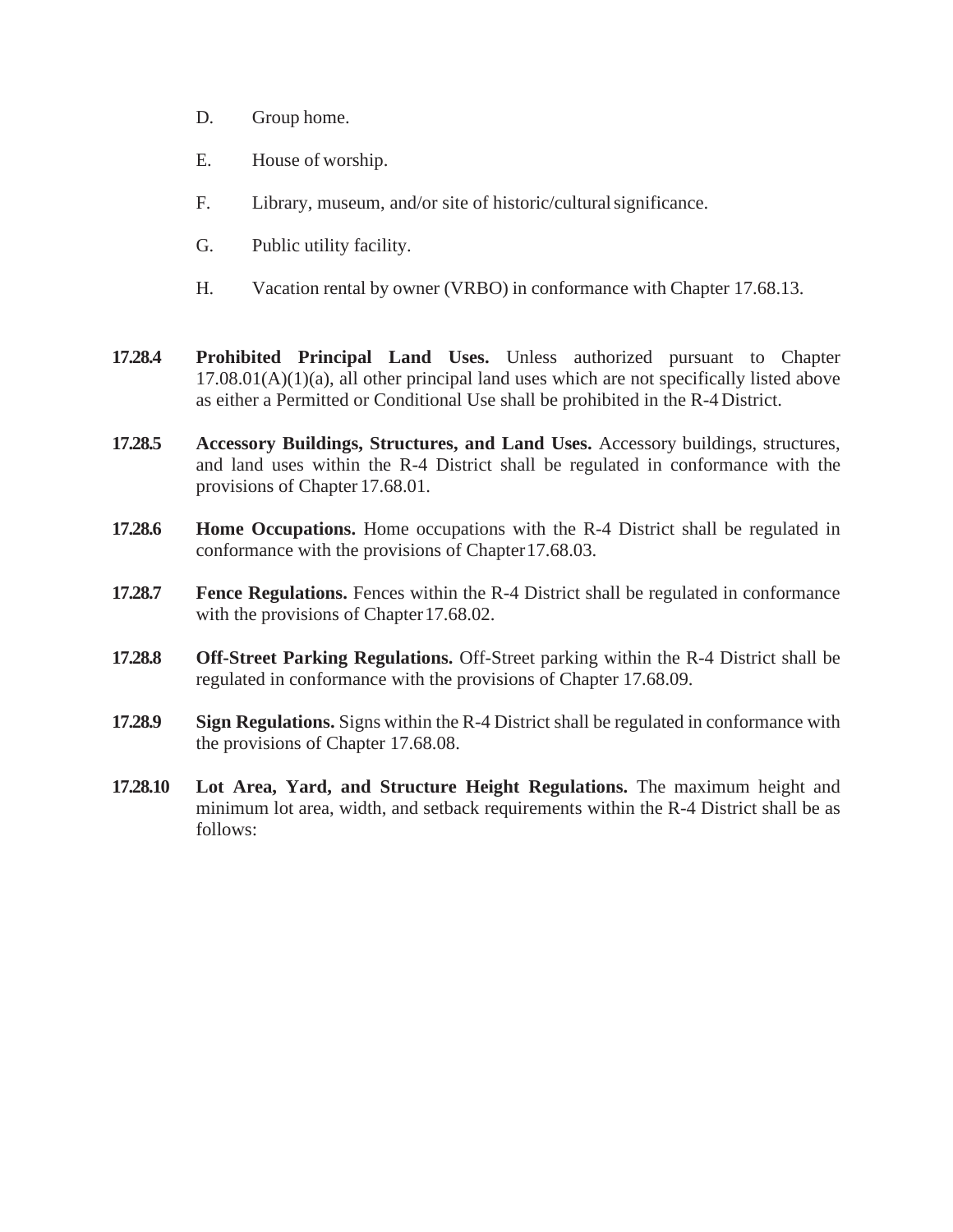|                                              | <b>Minimum</b><br>Lot<br><b>Area</b>                 | <b>Minimum</b><br>Lot<br><b>Width</b> | <b>Front</b><br>Yard<br>Setback* | <b>Side</b><br>Yard<br><b>Setbac</b><br>$\mathbf{r}$ | Rear<br>Yard<br><b>Setback</b> | <b>Maximum</b><br><b>Structure</b><br><b>Height</b> |
|----------------------------------------------|------------------------------------------------------|---------------------------------------|----------------------------------|------------------------------------------------------|--------------------------------|-----------------------------------------------------|
| <b>Two Family</b><br><b>Dwelling</b>         | 10,000<br>sq. ft. $/$<br>$5,000$ sq.<br>ft. per unit | 90 ft./<br>45 ft. per<br>unit         | 30 ft.<br>see $#3$               | 7 ft.<br>see<br>#3,<br>#4                            | 25 ft.                         | 35 ft.                                              |
| <b>Townhouse</b>                             | 5,000<br>sq. ft.                                     | 45 ft.                                | 30 ft.<br>see $#3$               | 7 ft.<br>see<br>#4                                   | 25 ft.                         | 35 ft.                                              |
| <b>Single-family</b><br>detached<br>dwelling | $6,500$ sq.<br>ft.                                   | 50 ft.<br>see $#2$                    | 30 ft.<br>see $#3$               | 7 ft.                                                | 25 ft.                         | 35 ft.                                              |
| All other uses                               | <b>NA</b><br>see $#1$                                | <b>NA</b><br>see $#1$                 | 30 ft.<br>see $#1$               | 7 ft.<br>see<br>#1                                   | 25 ft.<br>see $#1$             | 35 ft.<br>see $#1$                                  |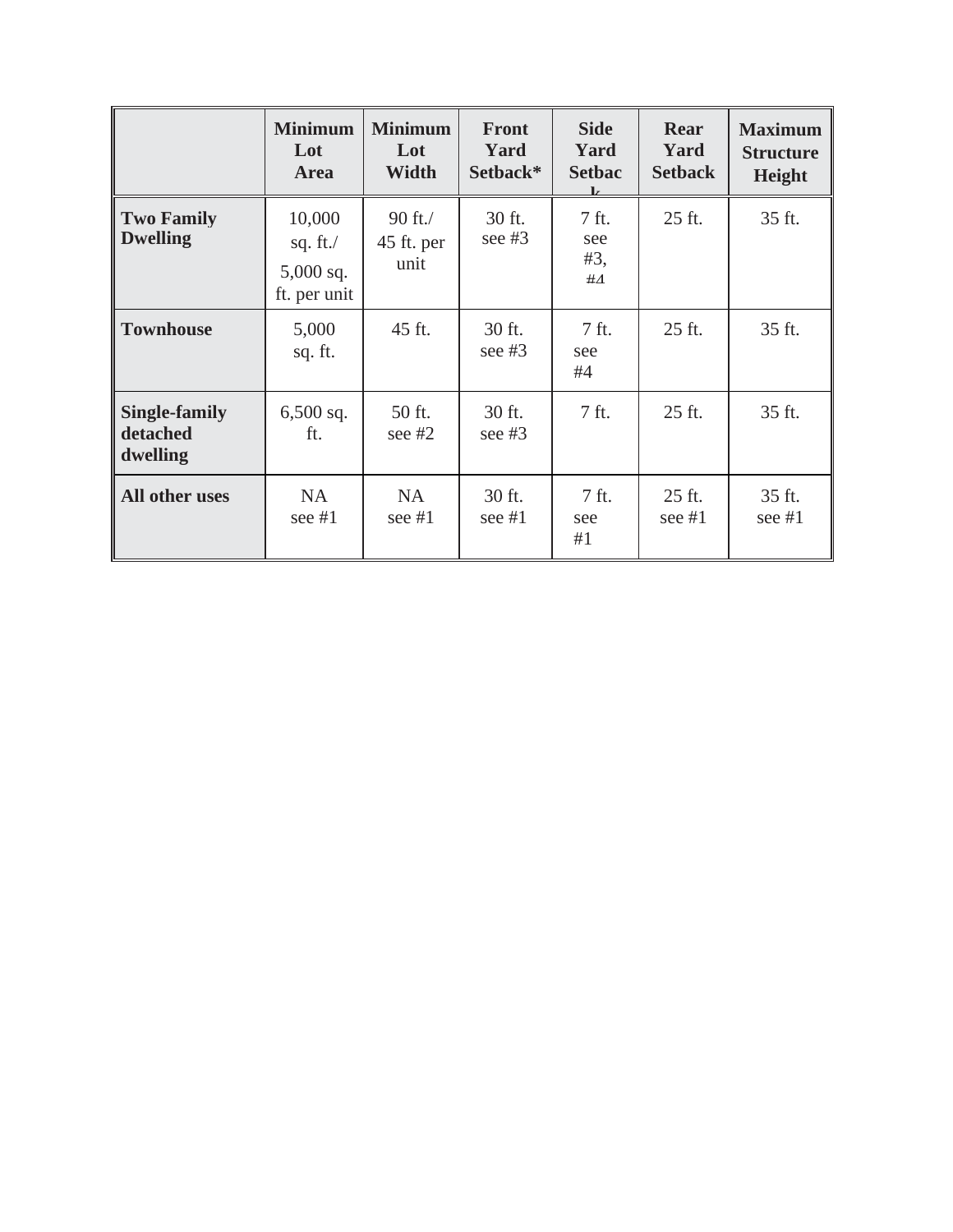\* For purposes of this Chapter, the front lot line shall be the line bounding the "ordinary highwater line" for littoral lots and the line on the lakeside of the lot for non-littoral lots. In addition to the prescribed front yard setback, any new or reconstructed building located on the lot shall respect and observe a line-of-sight view corridor of forty-five (45) degrees from each corresponding corner of the principal building located on its neighboring properties. The angle of this view corridor may be reduced to no less than thirty (30) degrees on one (1) or more sides by written agreement between the lot owner and the relevant neighbor(s). This agreement shall be filed with the City and the Union County Register of Deeds. It shall be binding upon the heirs, successors, and assigns of the title holder and shall pass with the land. (See Figure #2)



Figure #2

## **Exceptions**

- #1 Unless an alternative lot size, lot width, setbacks, and/or structure heights are required by the granting of a conditional usepermit.
- #2 A single-family detached dwelling may be constructed on a lot-of-record which has a lot width of less than eighty (50) feet, subject to applicable setback requirements.
- #3 There shall be a required front yard on each street side of a corner lot. Similarly, there shall be a required front yard on each street side of a multiple-frontage lot. In